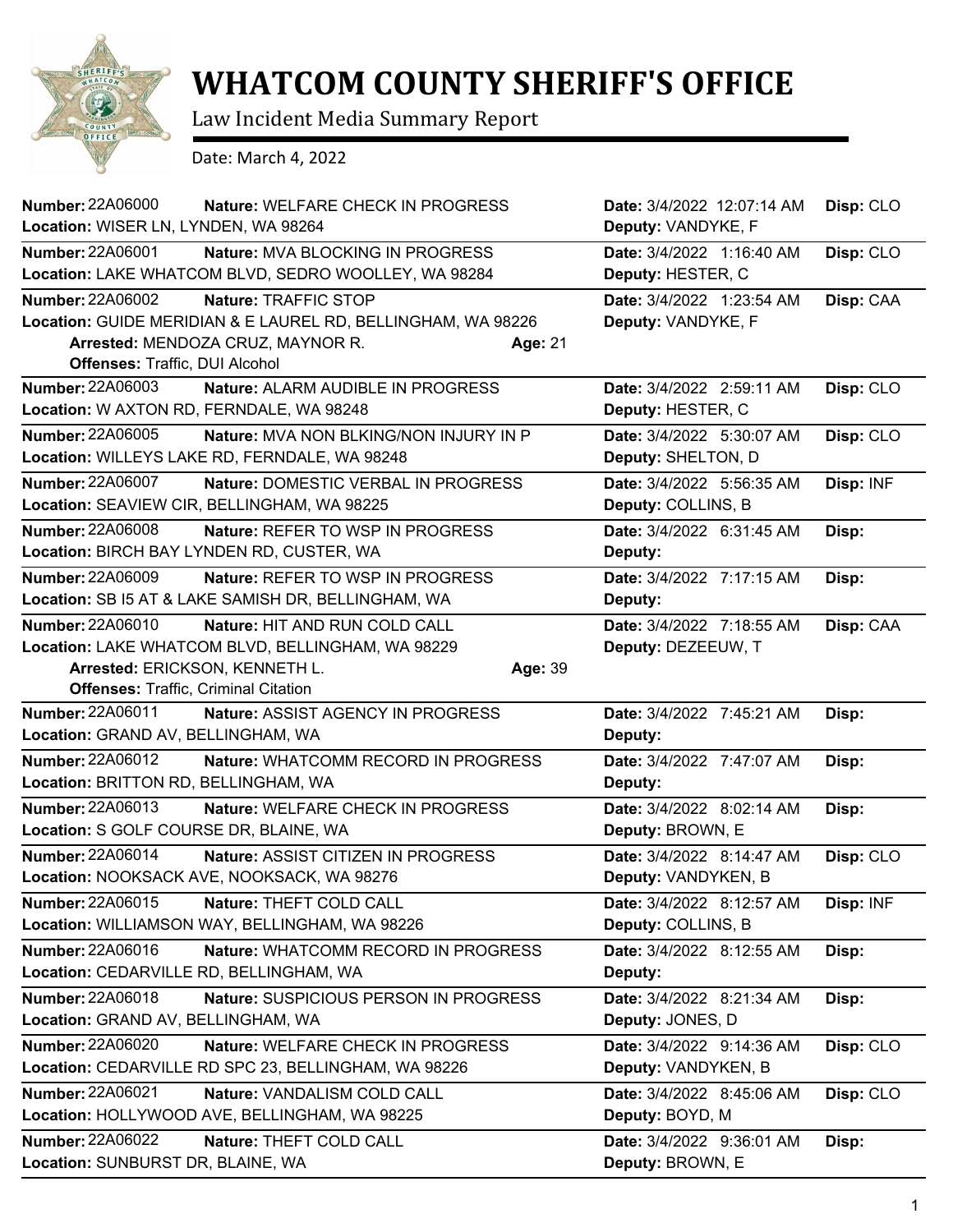| <b>Number: 22A06023</b><br><b>Nature: ASSIST AGENCY IN PROGRESS</b> | Date: 3/4/2022 9:53:58 AM<br>Disp: CLO  |
|---------------------------------------------------------------------|-----------------------------------------|
| Location: HOMESTEADER RD, DEMING, WA 98244                          | Deputy: PAZ, A                          |
| Number: 22A06024<br>Nature: BURGLARY COLD CALL                      | Date: 3/4/2022 10:09:27 AM<br>Disp: CLO |
| Location: W LARSON RD, BELLINGHAM, WA 98226                         | Deputy: DEZEEUW, T                      |
| <b>Number: 22A06025</b><br>Nature: SEX OFFENDER REGISTRATION        | Date: 3/4/2022 10:49:28 AM<br>Disp:     |
| Location: HARBORVIEW RD, BLAINE, WA                                 | Deputy: BROWN, E                        |
| <b>Number: 22A06027</b><br>Nature: REFER TO WSP IN PROGRESS         | Date: 3/4/2022 11:12:07 AM<br>Disp:     |
| Location: VALLEY HW & WILLIAMS LAKE RD, WA                          | Deputy:                                 |
| <b>Number: 22A06028</b><br>Nature: CIVIL PROBLEM IN PROGRESS        | Date: 3/4/2022 11:13:53 AM<br>Disp: CLO |
| Location: W SMITH RD, BELLINGHAM, WA 98226                          | Deputy: JAMES, J                        |
| <b>Number: 22A06029</b><br>Nature: TRESPASS IN PROGRESS             | Date: 3/4/2022 11:18:27 AM<br>Disp: CAA |
| Location: W AXTON RD, BELLINGHAM, WA 98226                          | Deputy: COLLINS, B                      |
| <b>Number: 22A06030</b><br>Nature: WELFARE CHECK IN PROGRESS        | Date: 3/4/2022 11:36:49 AM<br>Disp:     |
| Location: BAY RD, FERNDALE, WA                                      | Deputy: BROWN, E                        |
| Number: 22A06032<br>Nature: SUICIDAL SUBJECT IN PROGRESS            | Date: 3/4/2022 12:09:31 PM<br>Disp:     |
| Location: LAKE WHATCOM BL, BELLINGHAM, WA                           | Deputy:                                 |
| <b>Number: 22A06033</b><br>Nature: MENTAL IN PROGRESS               | Date: 3/4/2022 12:11:07 PM<br>Disp:     |
| Location: VALLEY VIEW RD, CUSTER, WA                                | Deputy:                                 |
| Number: 22A06034<br>Nature: CASE NUMBER                             | Date: 3/4/2022 12:24:40 PM<br>Disp:     |
| Location: GRAND AV, BELLINGHAM, WA                                  | Deputy:                                 |
| Number: 22A06035<br>Nature: REFER TO WSP IN PROGRESS                | Date: 3/4/2022 12:27:23 PM<br>Disp:     |
| Location: SB I5 NO & REST AREA MP268, WA                            | Deputy:                                 |
| Number: 22A06036<br>Nature: WELFARE CHECK IN PROGRESS               | Date: 3/4/2022 12:39:01 PM<br>Disp:     |
| Location: W KING TUT RD, BELLINGHAM, WA                             | Deputy:                                 |
| <b>Number: 22A06037</b><br><b>Nature: WATCH FOR IN PROGRESS</b>     | Date: 3/4/2022 1:30:00 PM<br>Disp:      |
| Location: CHUCKANUT DR AT & MP 16, BELLINGHAM, WA                   | Deputy:                                 |
| <b>Number: 22A06039</b><br>Nature: ASSIST AGENCY IN PROGRESS        | Date: 3/4/2022 2:18:24 PM<br>Disp: CLO  |
| Location: PEACE RD, BLAINE, WA 98230                                | Deputy: KLUTTS, C                       |
| <b>Number: 22A06041</b><br>Nature: TRAFFIC STOP                     | Date: 3/4/2022 2:35:55 PM<br>Disp: CLO  |
| Location: W BAKERVIEW RD & BENNETT DR, BELLINGHAM, WA 98226         | Deputy: JAMES, J                        |
| <b>Number: 22A06042</b><br>Nature: REFER TO OTHER AGENCY IN PROGR   | Date: 3/4/2022 2:34:43 PM<br>Disp:      |
| Location: GUIDE MERIDIAN, BELLINGHAM, WA                            | Deputy:                                 |
| Number: 22A06043<br>Nature: REFER TO WSP IN PROGRESS                | Date: 3/4/2022 2:36:30 PM<br>Disp:      |
| Location: GUIDE MERIDIAN & SMITH RD, BELLINGHAM, WA                 | Deputy:                                 |
| <b>Number: 22A06044</b><br>Nature: IMPOUND PRIVATE IN PROGRESS      | Date: 3/4/2022 3:00:04 PM<br>Disp:      |
| Location:                                                           | Deputy:                                 |
| Number: 22A06045<br>Nature: THEFT COLD CALL                         | Date: 3/4/2022 3:14:23 PM<br>Disp:      |
| Location: MOONGLOW CT, BLAINE, WA                                   | Deputy: KLUTTS, C                       |
| Number: 22A06046<br>Nature: SHOTS IN PROGRESS                       | Date: 3/4/2022 3:14:30 PM<br>Disp: CLO  |
| Location: TRAPLINE RD, EVERSON, WA 98247                            | Deputy: WILSON, J                       |
| Number: 22A06047<br>Nature: FRAUD COLD CALL                         | Date: 3/4/2022 3:19:43 PM<br>Disp:      |
| Location: LAKE WHATCOM BL, SEDRO WOOLLEY, WA                        | Deputy: BROWN, E                        |
| <b>Number: 22A06048</b><br>Nature: MENTAL IN PROGRESS               | Date: 3/4/2022 3:16:12 PM<br>Disp:      |
| Location: CREASEY RD, CUSTER, WA                                    | Deputy: JONES, D                        |
| <b>Number: 22A06049</b><br><b>Nature: SERVE WARRANT IN PROGRESS</b> | Date: 3/4/2022 3:32:05 PM<br>Disp: CAA  |
| Location: W AXTON RD, BELLINGHAM, WA 98226                          | Deputy: COLLINS, B                      |
| Arrested:                                                           | Age:                                    |
| Offenses:                                                           |                                         |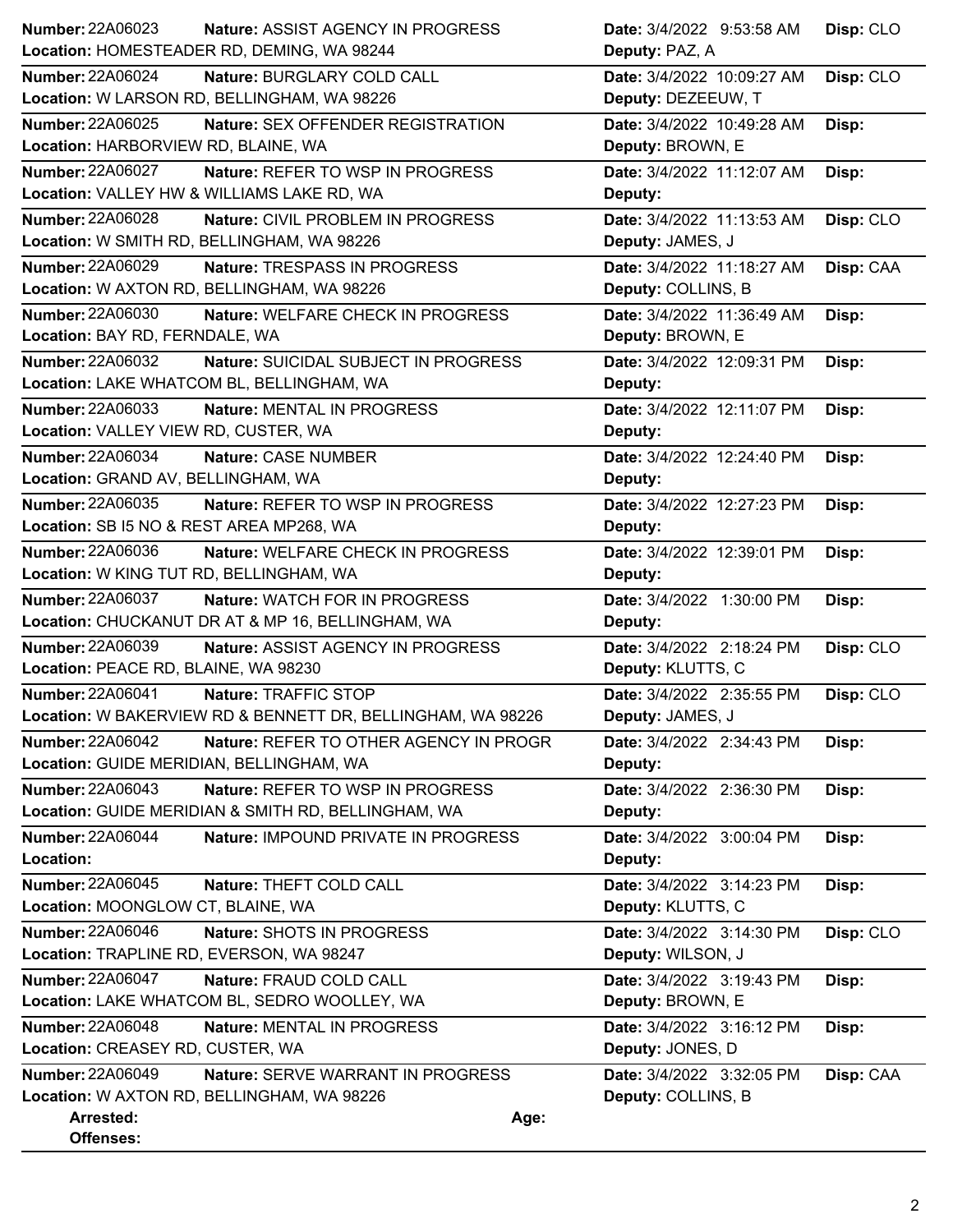| <b>Number: 22A06050</b><br>Nature: MENTAL IN PROGRESS             | Date: 3/4/2022 3:46:22 PM | Disp: ACT |
|-------------------------------------------------------------------|---------------------------|-----------|
| Location: W KING TUT RD, BELLINGHAM, WA 98226                     | Deputy: KLUTTS, C         |           |
| Number: 22A06051<br>Nature: MESSAGE DELIVERY IN PROGRESS          | Date: 3/4/2022 3:46:37 PM | Disp: CLO |
| Location: HOLLYWOOD AVE, BELLINGHAM, WA 98225                     | Deputy: ASSINK, G         |           |
| <b>Number: 22A06052</b><br>Nature: ASSIST CITIZEN IN PROGRESS     | Date: 3/4/2022 3:55:12 PM | Disp: CLO |
| Location: DOUGLAS RD, FERNDALE, WA 98248                          | Deputy: JAMES, J          |           |
| <b>Number: 22A06053</b><br>Nature: WATCH FOR IN PROGRESS          | Date: 3/4/2022 3:58:00 PM | Disp:     |
| Location: BIRCH BAY LYNDEN RD & PORTAL WA, BLAINE, WA             | Deputy:                   |           |
| <b>Number: 22A06054</b><br>Nature: WATCH FOR IN PROGRESS          | Date: 3/4/2022 4:06:15 PM | Disp:     |
| Location: RIVER RD & FLYNN RD, LYNDEN, WA                         | Deputy: STRAND, E         |           |
| Number: 22A06055<br>Nature: SUSPICIOUS CIRCUMSTANCES IN PR        | Date: 3/4/2022 4:13:35 PM | Disp:     |
| Location: BLUEBONNET TR, BELLINGHAM, WA                           | Deputy:                   |           |
| Number: 22A06056<br>Nature: WATCH FOR IN PROGRESS                 | Date: 3/4/2022 4:37:43 PM | Disp:     |
| Location: FORT BELLINGHAM RD, BELLINGHAM, WA                      | Deputy:                   |           |
| <b>Number: 22A06057</b><br>Nature: SUSPICIOUS CIRCUMSTANCES IN PR | Date: 3/4/2022 4:37:43 PM | Disp:     |
| Location: SUDDEN VALLEY DR, BELLINGHAM, WA                        | Deputy: WRIGHT, M         |           |
| Number: 22A06058<br><b>Nature: ALARM PANIC IN PROGRESS</b>        | Date: 3/4/2022 4:42:53 PM | Disp:     |
| Location: GRAND AV, BELLINGHAM, WA                                | Deputy: ASSINK, G         |           |
| Number: 22A06059<br>Nature: ASSIST CITIZEN COLD CALL              | Date: 3/4/2022 4:51:25 PM | Disp: CLO |
| Location: CHESTNUT DR, MAPLE FALLS, WA 98266                      | Deputy: WILSON, J         |           |
| <b>Number: 22A06060</b><br>Nature: FOLLOW UP                      | Date: 3/4/2022 4:58:46 PM | Disp:     |
| Location: MOSQUITO LAKE RD, DEMING, WA                            | Deputy: WRIGHT, M         |           |
| Number: 22A06061<br>Nature: SUSPICIOUS VEHICLE COLD CALL          | Date: 3/4/2022 5:05:24 PM | Disp: CLO |
| Location: HARBOR DR, BLAINE, WA 98230                             | Deputy: ASSINK, G         |           |
| <b>Number: 22A06062</b><br>Nature: WATCH FOR IN PROGRESS          | Date: 3/4/2022 5:17:43 PM | Disp:     |
| Location: HANNEGAN RD & AXTON RD, BELLINGHAM, WA                  | Deputy:                   |           |
| Number: 22A06063<br>Nature: TRESPASS IN PROGRESS                  | Date: 3/4/2022 5:17:00 PM | Disp:     |
| Location: GRAND AV, BELLINGHAM, WA                                | Deputy: JONES, D          |           |
| <b>Number: 22A06064</b><br>Nature: HARASSMENT COLD CALL           | Date: 3/4/2022 5:17:38 PM | Disp: CAA |
| Location: SUDDEN VALLEY DR, BELLINGHAM, WA 98229                  | Deputy: WRIGHT, M         |           |
| Arrested: PERRY, CHARLES P.<br>Age: 44                            |                           |           |
| <b>Offenses: Harassment, Malicious</b>                            |                           |           |
| <b>Number: 22A06065</b><br>Nature: TRAFFIC HAZARD IN PROGRESS     | Date: 3/4/2022 6:04:06 PM | Disp: CLO |
| Location: SOUTH PASS RD & NORTH PASS RD, EVERSON, WA 98247        | Deputy: WILSON, J         |           |
|                                                                   |                           |           |
| Number: 22A06066<br>Nature: SEX OFFENDER REGISTRATION             | Date: 3/4/2022 6:07:17 PM | Disp: CLO |
| Location: MT BAKER HWY, BELLINGHAM, WA 98226                      | Deputy: WILSON, J         |           |
| Number: 22A06067<br>Nature: WELFARE CHECK IN PROGRESS             | Date: 3/4/2022 6:15:35 PM | Disp:     |
| Location: ENTERPRISE RD, FERNDALE, WA                             | Deputy:                   |           |
| <b>Number: 22A06068</b><br>Nature: DOMESTIC VERBAL IN PROGRESS    | Date: 3/4/2022 6:21:16 PM | Disp:     |
| Location: CIMARRON WA, MAPLE FALLS, WA                            | Deputy:                   |           |
| Number: 22A06069<br>Nature: DOMESTIC PHYSICAL IN PROGRESS         | Date: 3/4/2022 6:22:11 PM | Disp:     |
| Location: CIMARRON WA, MAPLE FALLS, WA                            | Deputy: WILSON, J         |           |
| Number: 22A06070<br>Nature: DOMESTIC PHYSICAL IN PROGRESS         | Date: 3/4/2022 6:23:27 PM | Disp:     |
| Location: CIMARRON WA, MAPLE FALLS, WA                            | Deputy:                   |           |
| Number: 22A06071<br>Nature: WELFARE CHECK IN PROGRESS             | Date: 3/4/2022 6:18:07 PM | Disp: CLO |
| Location: BAY RD, FERNDALE, WA 98248                              | Deputy: JAMES, J          |           |
| <b>Number: 22A06072</b><br>Nature: ASSIST CITIZEN IN PROGRESS     | Date: 3/4/2022 6:42:13 PM | Disp: CLO |